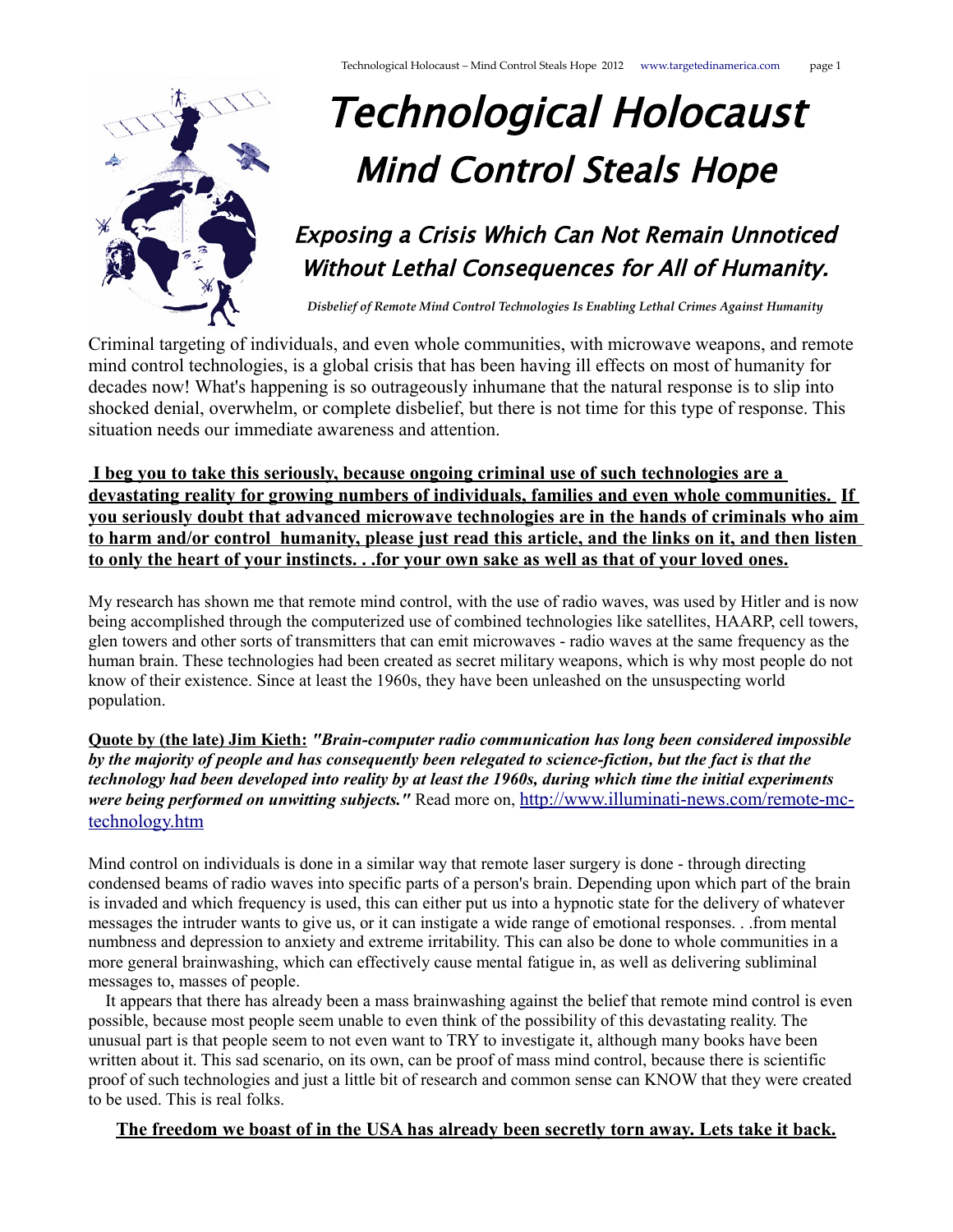**This article is interesting**"*The Russian Woodpecker: experiments in global mind control*" by Philip Coppens. Within it he writes, *"In April 1953, CIA Allen Dulles gave a lecture at Princeton University, detailing Soviet developments in the field of mind control. He stated they were out to control the mind of free men, both individually and collectively. . . Dulles proclaimed that the Cold War was moving into a new era of psychological warfare, which Dulles characterized as the battle for men's minds. "We might call it in its new form brain warfare. . .In the 1970s, some of this "secret war for our mind" was exposed. . .***" More on this link:** <http://www.philipcoppens.com/woodpecker.html>

**In 1976 Time Magazine said,** "*Last month the U.S. confirmed that for some 15 years the Soviet Union has been beaming microwaves at the hulking nine-story U.S. Embassy...*" More recently, researchers and scientists are finding out that this microwave energy is used for mind control and that this may have been what was happening to the embassy **from around 1961 to 1976.** This gives us an idea of how long these weapons have been in use. It would be foolish to assume that these technologies have not remained in use and have not been improved upon. The fact is that they have been unleashed on an unaware population and countless numbers of people are suffering the effects without even knowing what is happening to them. Find more on <http://www.time.com/time/magazine/article/0,9171,911755,00.html>

**A History of Mind Control - Tim Rifat:<http://www.whale.to/b/rifat.html> Mind Control by Anna Keeler:<http://ebookbrowse.com/keeler-anna-rmct-pdf-d237210733> Scientology - Mind Control:<http://www.wikiscientology.org/archiv/timetrack/2001.shtml> Remote Article by Anna Keeler:<http://www.bugsweeps.com/info/microwave.html> Extracts From Books by Jim Keith:<http://forum.prisonplanet.com/index.php?topic=120220.0> Mind Control Patents:** <http://adventofdeception.com/mind-control-patents-invention/> **Hidden and Banned - Remote Mind Control** <http://mindcontrol.twoday.net/stories/243540/> Microwave Hearing: [http://www.youtube.com/watch?v=9wpfOSGm0wc&feature=player\\_embedded](http://www.youtube.com/watch?v=9wpfOSGm0wc&feature=player_embedded)

> [Jim Keith - Haarp and Mind Control](http://www.amazon.com/Mass-Control-Engineering-Human-Consciousness/dp/1931882215)  [The Silent Massacre by Nicholas Kirkland](http://loveforlife.com.au/content/09/05/25/silent-massacre-electronic-torture-mind-control-america-and-law-enforcement-complic%20) [Haarp: The Ultimate Weapon of the Conspiracy. . .Jerry E. Smith](http://www.amazon.com/Haarp-Ultimate-Weapon-Conspiracy-Mind-Control/dp/0932813534%20) **[INTELLIGENCE FORCES and MICROWAVE MIND CONTROL](http://nexusilluminati.blogspot.com/2011/01/intelligence-forces-and-microwave-mind.html?showComment=1356314437419#c6182553978994595558) [Mind Control and the US Government by Martin Cannon](https://wikispooks.com/wiki/Document:Mind_Control_and_the_US_Government)**

For the sake of preserving the integrity of humanity please let your imagination take a glimpse into the forbidden atrocities that perverted criminals can perform with these secret remote technologies, which also encompass the capability of stimulating any nerve or organ in our bodies. . .including the ability to project recorded voices and/or images into or around unaware victims. . .or to instantly render a person unconscious. (Keep in mind that these technologies can see through walls and into a person's body in similar ways to that of cat scans.) Through satellite technologies, which appear to be linked to the mind control technologies, a perpetrator can be sitting at his or her computer in Russia while zooming in on a victims in the USA. **Can you imagine what kinds of abuses will continue to increase if the general public remains unaware of being held under satellite surveillance by criminals who use psychotronic weapons - mind control technologies and laser weapons on unsuspecting people?** 

 The criminal goal is to control all of humanity through controlling our minds and preventing free will and personal growth. (I have witnessed how effective this is) **I believe that many government, military, media and law enforcement personnel are unaware victims of remote mind control and are, at this time, being used to accomplish a silent takeover of the USA and ultimately all of humanity.** Though PARTS of our own governments are obviously involved, it appears to have deep roots in secret societies, the UN, the "elite"...etc.

**No matter who's involved, this is a dark occult, whose heartless tentacles are already stretching around the globe to secretly wrap themselves around the freedom and liberty that we THINK we still have.**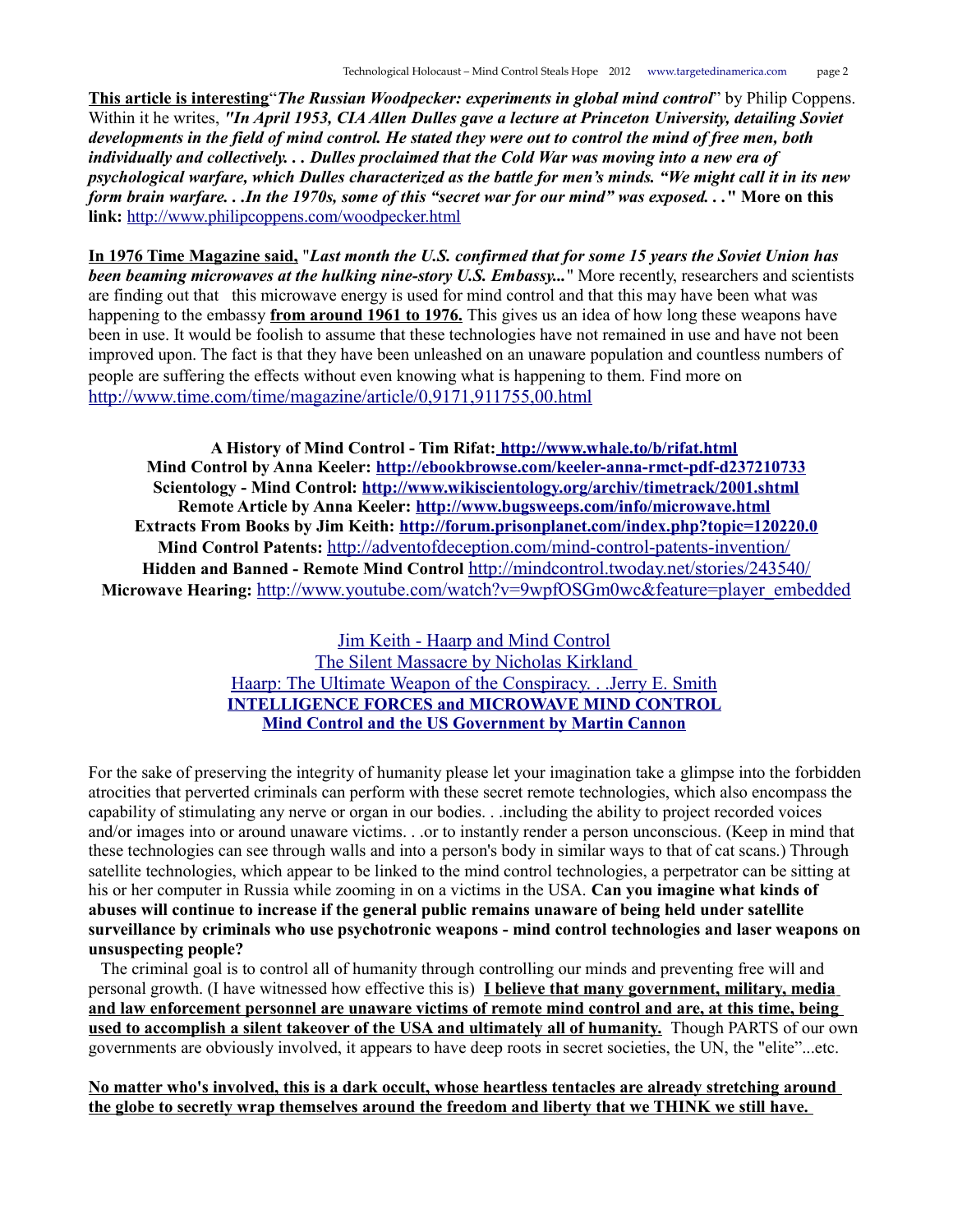It appears that the general numbness, the growing lack of care and growing levels of discord in our world is mostly due to the effects of wide spread remote mind control. Many of the criminals who hold the controls of these technologies appear to be sadistically aiming to cause chaos, pain and suffering. The rise in crimes are being blamed on economic difficulties. But the truth is that, by nature, human beings tend to pull together during tough times - letting our Hearts help each other through.

## **What is now happening is not natural, not normal, not meant to be and is a criminal assault on an unsuspecting and defenseless populous.**

It is difficult, to say the least, to face these facts and realize that such sinister forces are ALREADY taking control of our minds, our lives, our countries. . .our world. However, we must not only face this, but also rise up and do all that we can to stop it as quickly as possible.

 The ultimate remedy is to fully prosecute the criminals who are leading such atrocities and/or completely disable their technologies. **But until these crimes are believed and stopped, by either a united public or agencies that are supposed to be protecting us. . .the only protection we have is to help bring these crimes into public awareness and quickly develop technologies that can protect us from microwave weapons. There are technologies, which can detect and block the radio waves that humanity is being attacked with, but they are ironically becoming illegal or altered in ways that do not detect the frequencies that are being used for mind control. Sometimes it is difficult to hold onto the hope that this will be stopped, because its secrecy has enabled it to grow and remain hidden for too long. But we must.**

## A Few Symptoms of Remote Mind Control

Many victims will only experience a faint high pitched ringing in their ears, which they may not even notice. Others may experience symptoms of mental illness (even hearing voices) and/or any number of the following symptoms and some that are not listed here. The symptoms may come on suddenly and then disappear as quickly. They may slowly increase, come and go, or continue almost constantly. There are many variables.

*High pitched ringing in ears (Can be very faint) - Light headedness or dizziness mental fatigue - Forgetfulness - Sinus Problems - Faint sharp pains shooting into head - Periods of numbness in face or limbs - Burning sensation in mouth - Unusual head aches - Interrupted thoughts or speech (including forced speech) - Diminished or increased hearing or eye sight - Unusual decrease or increase in memory - Unusual depression or anxiety - Unusual thoughts - Unusual swings in emotions - Slow or sudden altered belief systems - Slow or sudden change in personal preferences - Slow or sudden change in personality - Slow or sudden change in values or morals - Aneurysms - Migraine Head Aches...etc.* 

Some people seem less susceptible to being completely controlled. (I'm glad to be one of these.) **People who are taking mood altering drugs, like anti-depressants, are VERY susceptible to being completely controlled. In 2008 there were news reports of mood altering drugs being found in around TWO DOZEN major public water supplies in the USA. I believe that this is not a coincidence, no matter what excuse is made.** This is HUGE people. This is not just a few criminals targeting a few people! ALL OF HUMANITY IS IN CRITICAL DANGER AT THIS POINT IN TIME.

 Our own hearts and natural instincts can override SOME of the remote manipulations. BUT if we are not AWARE of what is happening we can easily confuse them with our own thoughts, feelings and instincts, and this can be devastating. . .to say the least. Through awareness and a strong will that we can avoid manipulations that are alien to our own nature. But when issues or feelings, that already have roots inside us, are triggered it is more difficult to resist.

#### **It is critical that we quickly unite into an awareness that can form a peaceful stand to end these crimes, in order to protect our freedom and the free will that enables our inner growth.**